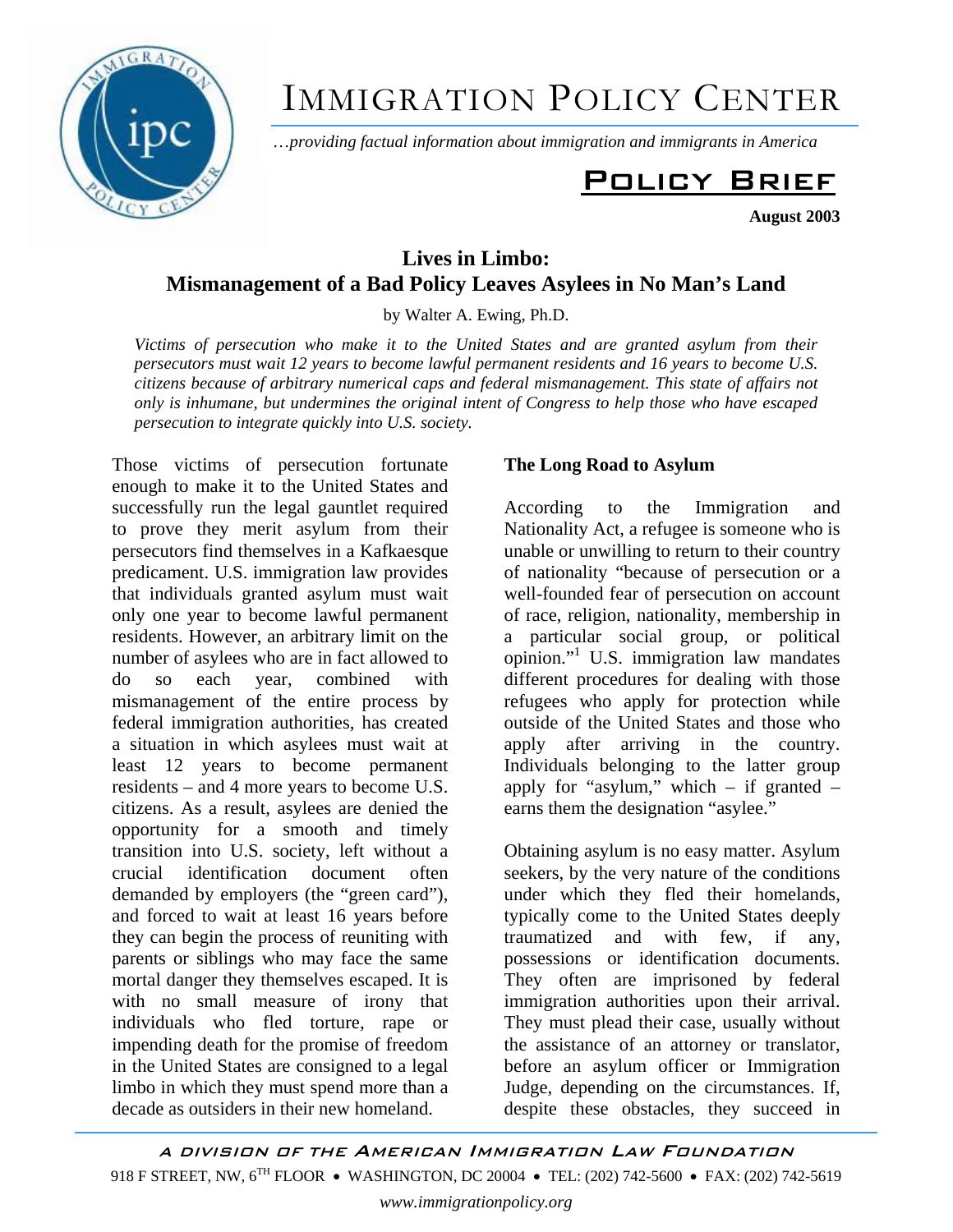proving that they have a "credible fear" of persecution if returned to their home countries, and if they pass the requisite background checks to ensure they are not criminals or terrorists, they are granted asylum. Otherwise, they are deported. From April 1991 through September 2002, asylum officers granted only 30.7 percent, or 132,974, of the 433,663 requests for asylum that came before them. From Fiscal Year (FY) 1989 through FY 2002, Immigration Judges granted just 25.1 percent, or 65,600, of the  $261,202$  asylum cases they heard.<sup>2</sup>

#### **Arbitrary Limits and Chronic Backlogs**

Through the Refugee Act of 1980 (Public Law 96-212), Congress sought to impose order upon the previously chaotic process by which refugees and asylees were admitted and resettled in the United States. As the Act itself states, Congress intended "to provide a permanent and systematic procedure for the admission to this country of refugees of special humanitarian concern to the United States [including asylees], and to provide comprehensive and uniform provisions for the effective resettlement and absorption of those refugees who are admitted." The Act permitted refugees and asylees to become lawful permanent residents of the United States, and thus receive a "green card," one year after being granted asylum. The Act also authorized the President to reserve up to 5,000 "adjustment" numbers for eligible asylees already in the country who want to become permanent residents. The 5,000 cap quickly proved insufficient to keep pace with the number of people to whom the federal government actually granted asylum each year. As a result, a backlog grew of asylees who had applied for lawful permanent residence, but whose applications could not be approved because of the numerical limit.

Congress attempted to address the backlog and the inadequacy of the 5,000 cap through provisions of the Immigration Act of 1990 (Public Law 101-649). These provisions allowed asylees who had applied before June 1, 1990, to become lawful permanent residents irrespective of the cap, thereby eliminating the backlog. In addition, Congress raised the cap to 10,000 in the belief that this would be sufficient to account for all future demand. Since FY 1992, the President each year has authorized the use of all 10,000 adjustment numbers reserved for asylees wanting permanent residence. However, the cap again proved inadequate to cover the number of people granted asylum. Thus a backlog reappeared and now stands at more than 120,000, meaning that asylees who apply today must wait at least 12 years to become permanent residents, plus an additional 4 years to become U.S. citizens.

The Refugee Act of 1980 clearly expressed the intent of Congress to allow eligible asylees to become lawful permanent residents no more than one year after being granted asylum. When the original numerical limit on how many asylees could do so proved inadequate, Congress raised the cap in 1990, again with the intent of ensuring that asylees would not have to wait more than one year. Now that the waiting time has risen to 12 years, it is obvious that attempting to predict future demand for permanent residence among asylees, and to set caps based on those predictions, is a highly dubious and unreliable endeavor. Given that refugees admitted into the United States from abroad are not subject to such a cap, it is illogical – and inhumane – to penalize those who have been granted asylum after arriving in the United States by imposing upon them what, in practice, amount to entirely arbitrary limitations.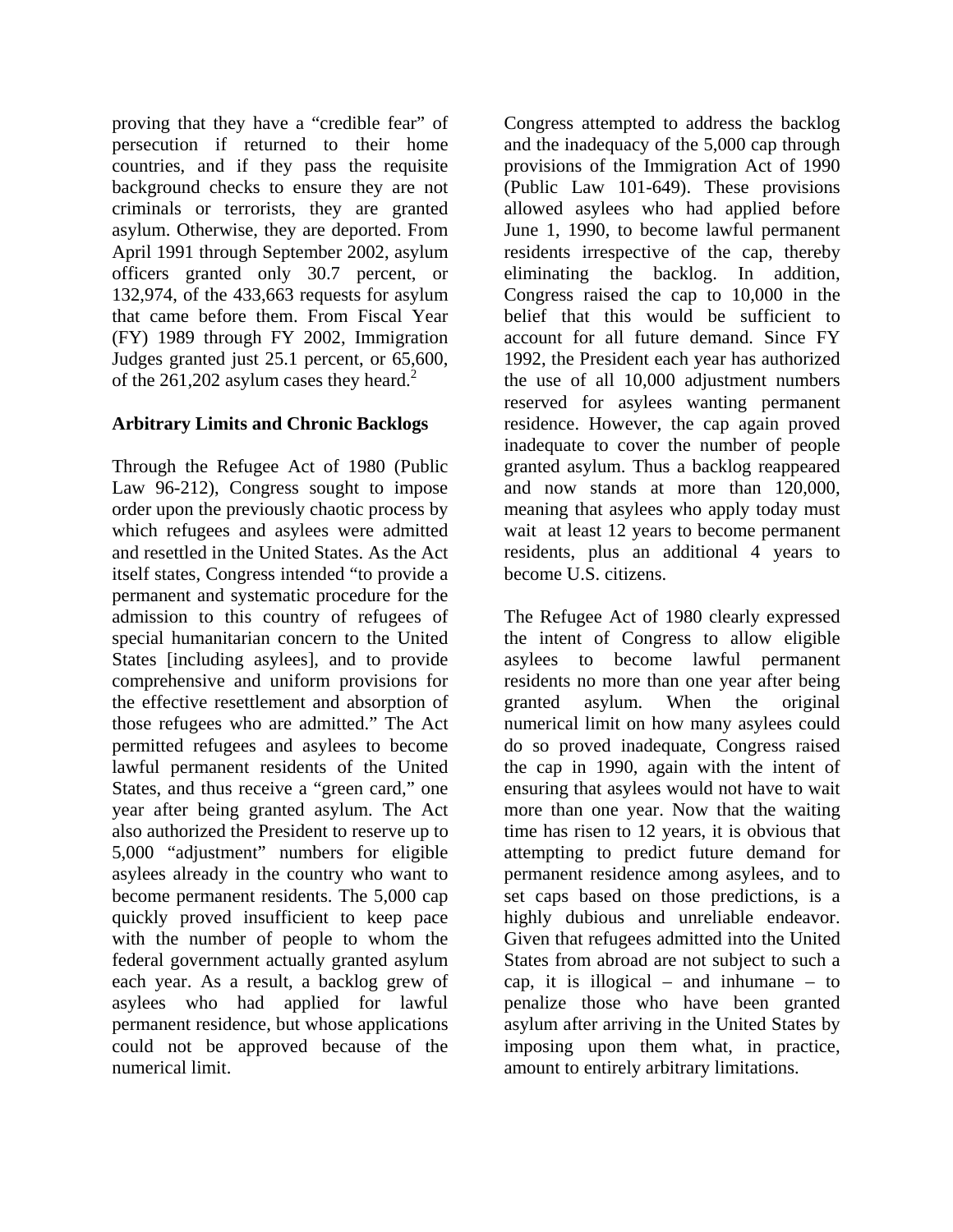#### **INS Mismanagement Adds Insult to Injury**

In addition to the paucity of the annual cap, the former Immigration and Naturalization Service (INS) – now the Bureau of Citizenship and Immigration Services (BCIS) of the Department of Homeland Security – mismanaged the process of assigning scarce adjustment numbers to asylees wanting permanent residence. This mismanagement took two principal forms. First, the INS failed to assign asylee adjustment numbers on a "first come, first serve" basis, meaning that those asylees "first in line" for permanent residence were not necessarily the first to receive it. Until recently, asylee applications for permanent residence were processed by each INS district office under its own particular system (or lack thereof) with practically no central coordination. As a result, the length of time it took to be granted lawful permanent residence had as much to do with which INS office processed the application as with the date on which the asylee actually filed the application.

Second, due to the lack of a system to track how many asylee adjustment numbers were in fact used, the INS failed to allocate all of the 10,000 available numbers in at least six fiscal years despite a growing backlog of applications. All told, about 22,000 available asylee adjustment numbers have not been used since FY 1994, amounting to nearly one-quarter of the 90,000 numbers reserved for asylees to become permanent residents during this time. If these available numbers were used right now, the waiting time for asylees trapped in the backlog would be reduced by more than 2 years.

Recently, processing of asylee applications for permanent residence has been centralized at the Nebraska Service Center.

This has greatly reduced both of the aforementioned problems, although some cases from the previous period of anarchy are lost or remain "stuck" in district offices pending interviews or for other reasons. However, the damage already has been done for the 22,000 asylees who now would be permanent residents of the United States if not for INS mismanagement.

Federal immigration authorities thus far have refused to redress the inequities caused by their own mismanagement. The INS – and now the BCIS – has failed to grant to asylees even the limited adjustment numbers mandated by the President. In addition, the agency has far exceeded its authority by continuing to withhold those numbers from eligible asylees on the basis of a mistaken belief - nowhere to be found in existing law - that the numbers "expire" if not used during the fiscal year in which they are authorized. On March 4, 2002, the American Immigration Law Foundation, Massachusetts Law Reform Institute, and law firm of Dorsey & Whitney, LLP, filed a class action lawsuit in Minnesota federal district court seeking relief for asylees harmed by this ongoing mismanagement.<sup>3</sup>

#### **Needless Hardship**

The massive delays created by the congressionally imposed cap and INS/BCIS mismanagement produce a number of hardships for asylees. Perhaps the greatest, and most intangible, is perpetuating the sense that they are people without a country. Asylees, forced to flee their homelands under the most horrific of conditions, want nothing more than to put down roots and rebuild their lives. But the U.S. government is sending them a mixed message: you can make a new life for yourself here, but – for no particular reason – you'll have to wait 16 years to fully become part of our society.